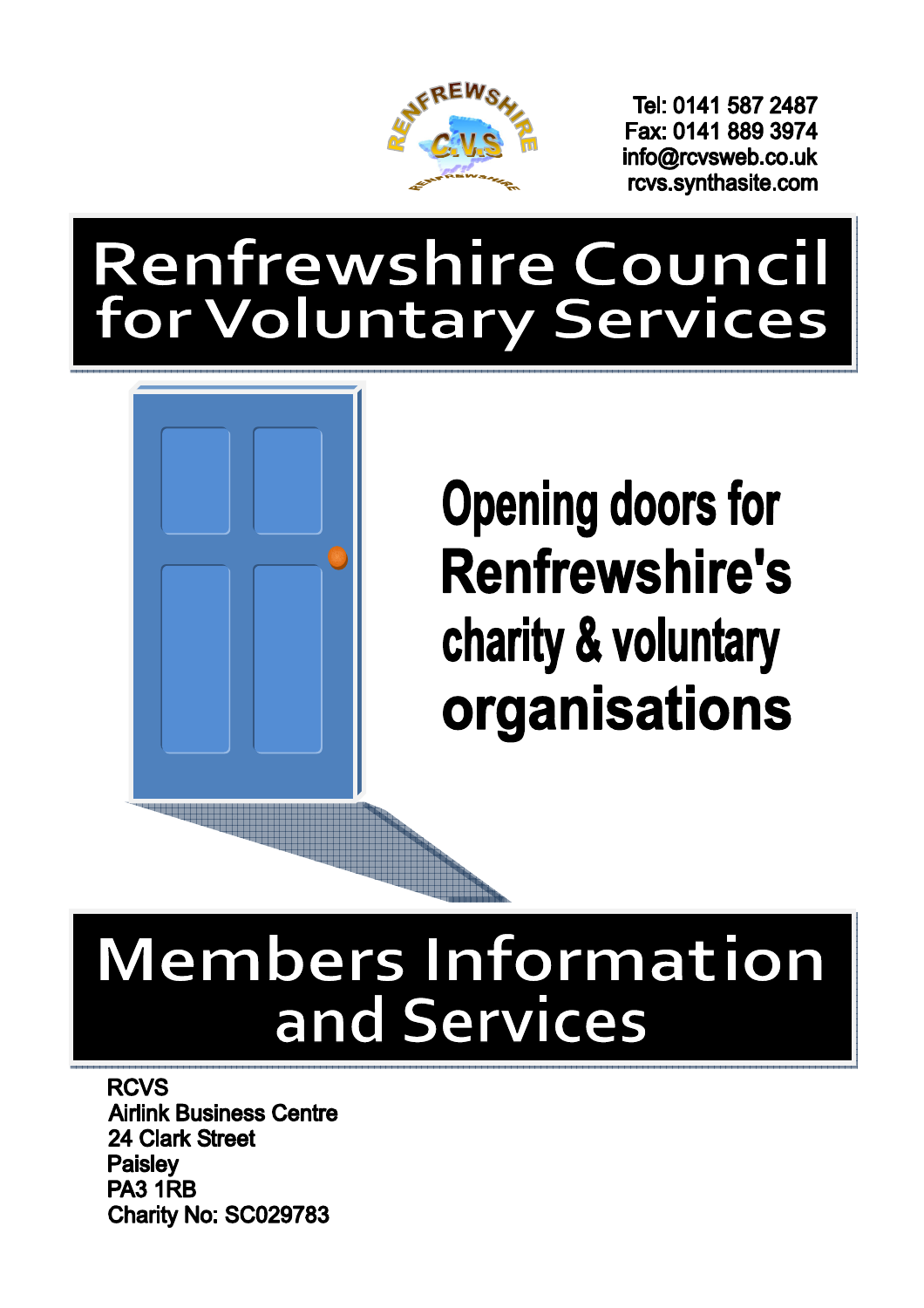| O) | ▝▝▃▌▘<br>n<br>П | n |
|----|-----------------|---|
|    |                 |   |

| <b>Who We Are</b>                                | Pg3         |
|--------------------------------------------------|-------------|
| Become a Member of the RCVS Network              | Pg4         |
| The Benefits of Becoming a Member                | Pg5         |
| <b>Information &amp; Communications Services</b> | Pg6         |
| <b>Submission Details for News Items</b>         | Pg7         |
| <b>Payroll Service</b>                           | Pg8         |
| <b>Print Shop</b>                                | Pg9         |
| <b>Promotional Films</b>                         | <b>Pg10</b> |
| <b>Equipment Hire</b>                            | <b>Pg11</b> |
| <b>Room Hire</b>                                 | <b>Pg12</b> |
| <b>Complaints Procedure</b>                      | <b>Pg13</b> |
| <b>Print Shop Price List</b>                     | Pg14        |
| <b>Membership Form</b>                           | <b>Pg15</b> |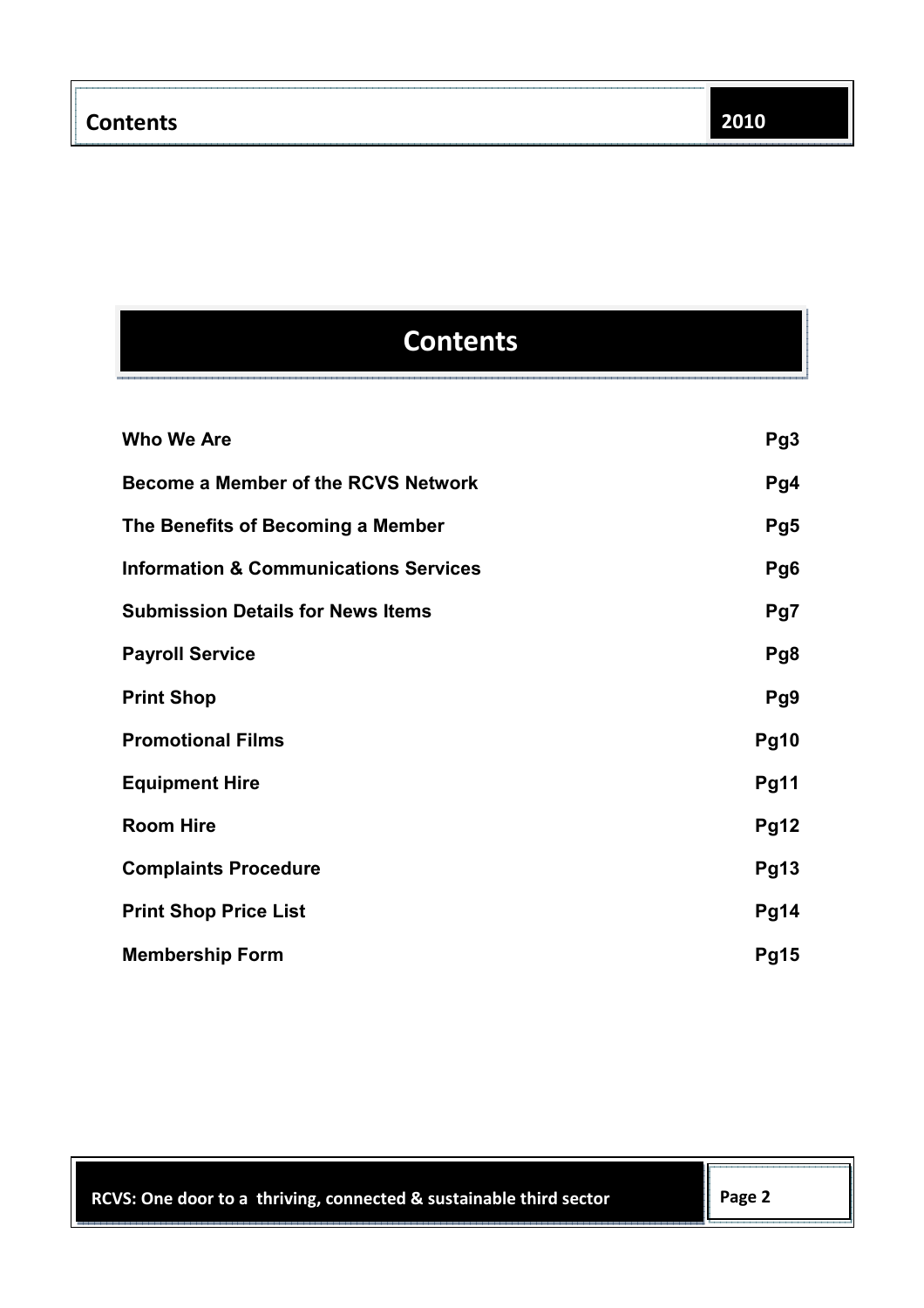### Who We Are

### Our Mission statement: "RCVS exists to give assistance to voluntary and community organisations seeking to improve the quality of life for all citizens of Renfrewshire."

 Our goal at Renfrewshire Council for Voluntary Services (RCVS) is to work in partnership with every voluntary group, charity and social enterprise in Renfrewshire to build a better, stronger future for the area.

 Established in January 2000, we deliver high quality services across every aspect of Renfrewshire's charity and voluntary sector to all organisations, no matter their size or status. As a member organisation we are owned by, and acting for, the Third Sector in Renfrewshire.

We can help you start up a new community group, promote your upcoming events, find new volunteers, obtain equipment, handle your payroll, print your flyers, support you in the development of a new service, keep you informed of what's going on in the sector or anything else that you require. We also run a range of events and training sessions throughout the year.

 From legal and funding advice to capacity building and influencing local policy, we aim to be able to help you directly or put you in touch with someone who can. By working together we can create a better future for Renfrewshire.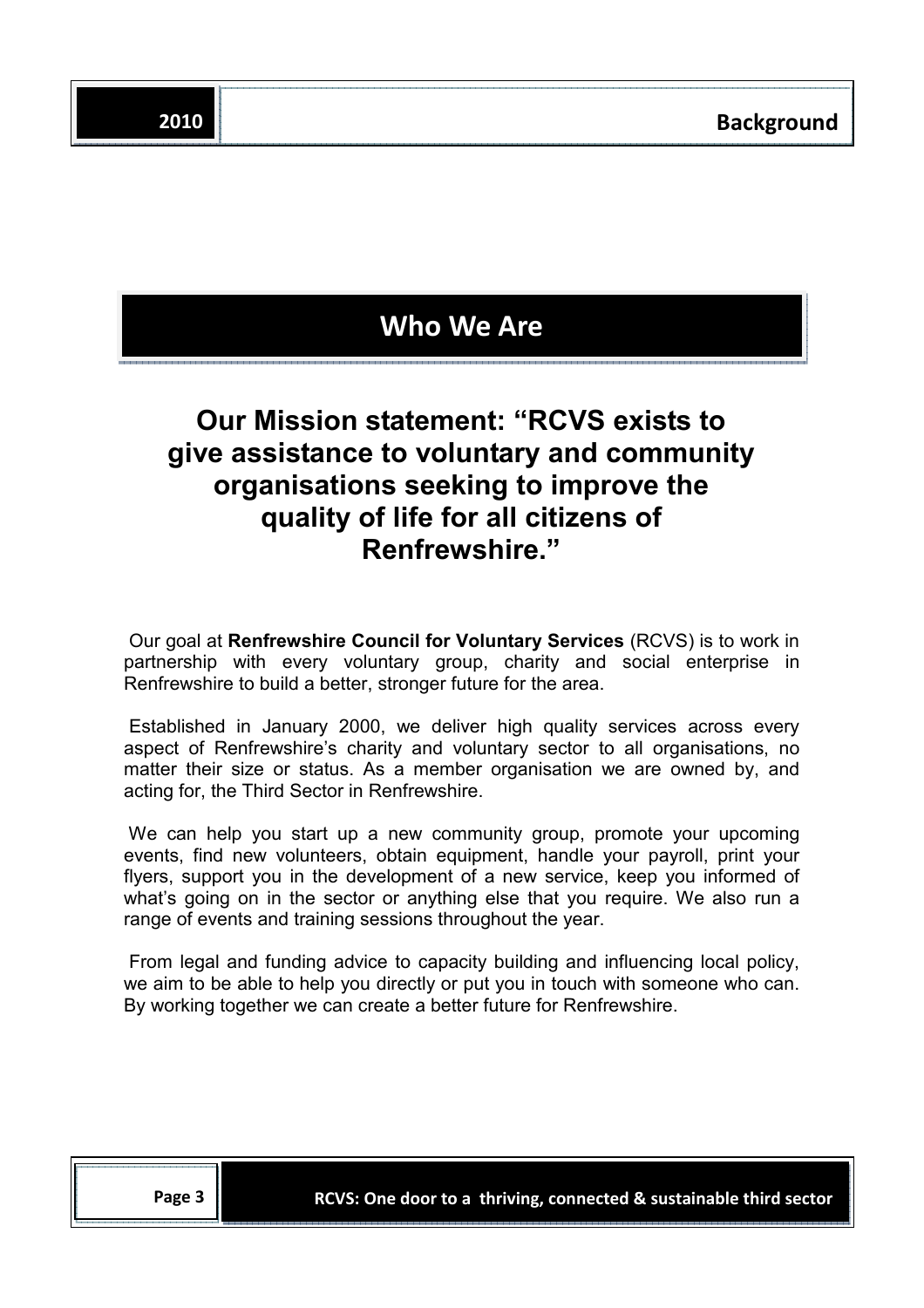### Become a Member of the RCVS Network

Every charity, community group and social enterprise in Renfrewshire is welcome and encouraged to join our membership network. Organisations outwith Renfrewshire or from the public or private sector also have the opportunity to join as associate members\*.

 By becoming a member you gain numerous benefits, access to exclusive services and significant discounts on our services. A year-long membership costs very little and, as RCVS is a non-profit organisation, there's the additional benefit of membership fees being reinvested back into the local area.

#### Membership Costs Per Annum

£15 for unfunded organisations/individuals £25 for those with an income of £5K to £25K £40 for those with an income of £25K to £100K £75 for those with an income of £100K

A membership form can be found on pg15.

\*Associate members are unable to vote (see opposite)

#### Further Information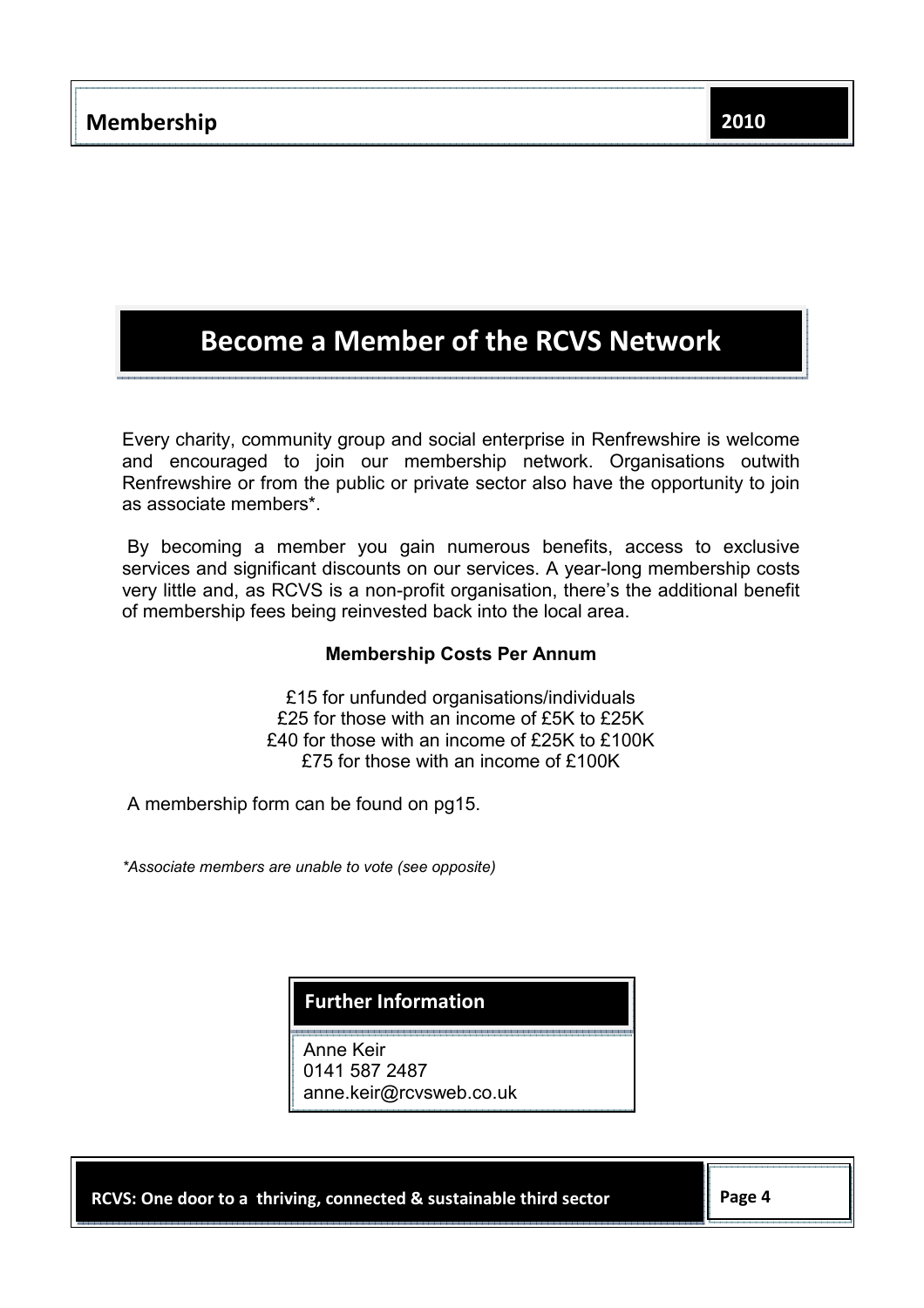### The Benefits of Becoming a RCVS Member

- 1. You will save money: reduced rates for specialist services offered by RCVS such as payroll (see pg8), printing (see pg9), equipment hire (see pg11) etc are offered to all our members.
- 2. You will also be entitled to **discounts** on all events and training sessions organised by RCVS.
- 3. You can come to us for advice and support with project development, obtaining funding, starting a new group etc.
- 4. You will have the right to elect directors to the RCVS board.
- 5. You will also have the right to put forward members of your organisation for election to the RCVS board of directors.
- 6. You will receive weekly e-bulletins and bi-monthly newsletters (see pg6).
- 7. Members who submit articles, promotional material, requests, vacancies etc for inclusion in RCVS' e-bulletins and newsletters are given priority treatment.
- 8. You can influence national and local policy through a collective voice.

#### Further Information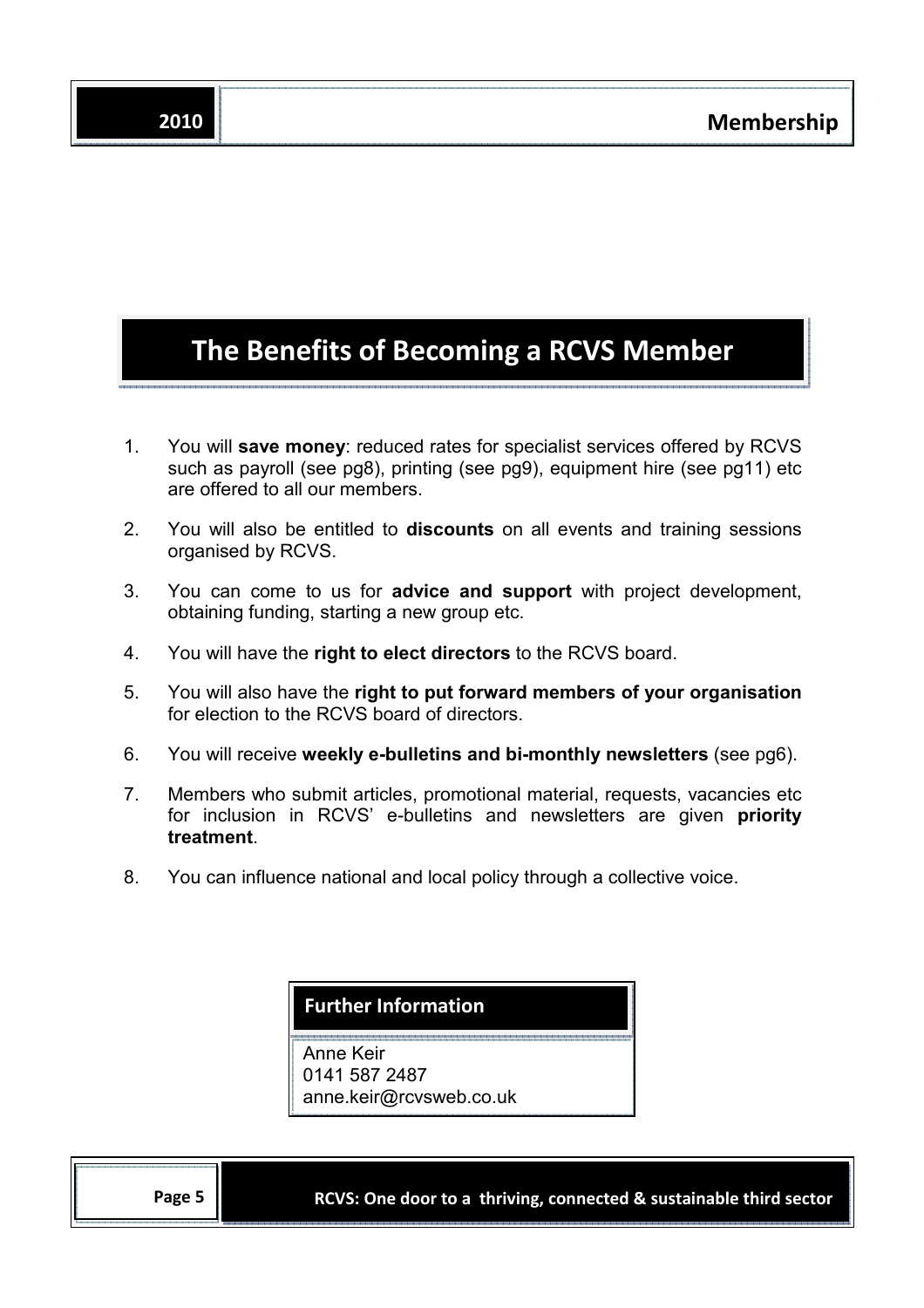### Information and Communications Services

At RCVS we work hard to make sure you're up to date with all the latest charity and voluntary sector news, both locally and nationally. We also place great importance in enabling organisations and individuals the opportunity to publicise their services, events, news items, funding schemes etc. To this end we've established an extensive information network:

RCVS Website: on our website (rcvs.synthasite.com) you'll find a dedicated news page, details of the services we provide, free guides and reports, back issues of our newsletters, members list and numerous other sources of information on RCVS and the local sector.

 RCVS E-bulletin: every week we send out an e-bulletin packed with information and opportunities to nearly 700 subscribers. If you want to know what's going on in Renfrewshire's voluntary and charity sector, are looking for new funding opportunities, want to promote an upcoming event, put out a request for volunteers or anything else sector related, our e-bulletin offers an unparalleled service.

 RCVS Newsletters: we produce two bi-monthly newsletters that enable us to offer you large, in-depth news articles, interviews, opinion pieces and organisation profiles. Connections is our main newsletter, covering Renfrewshire's voluntary and charity sector. SE Connections focuses upon Renfrewshire's social enterprise sector.

 E-alerts and Press Releases: we also produce special e-mails to highlight particularly important news items or those with too short a deadline to promote via our normal information network.

 To be added to our mailing list please contact our Information & Communications Officer Gordon Mclean using the details below.

#### Further Information

Gordon Mclean 0141 587 2487 gordon.mclean@rcvsweb.co.uk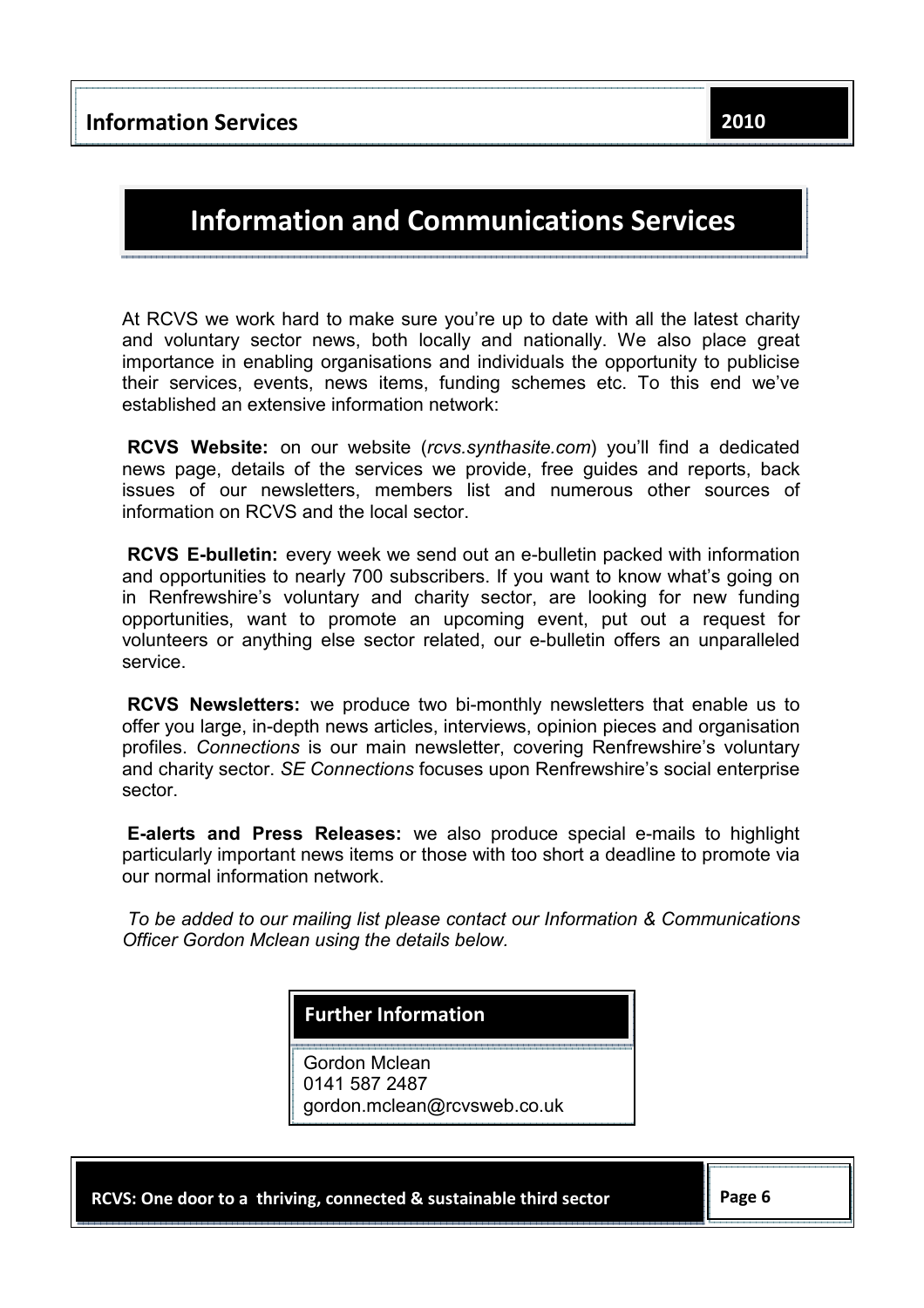### Submission Details for News Items

Do you have any news you'd like to share with a mailing list of nearly 700 organisations and individuals in the local area?

 Maybe you have a new service, upcoming event or training course you'd like to promote? Maybe you've won an award or have an anniversary coming up? Are you looking at the possibility of establishing a new network, partnership or organisation? Would you like us to do a profile on your organisation to let everyone know who you are and what you can offer?

 Whatever it is that you wish to share with a wider audience, we can help. Simply e-mail your news item to our Information & Communications Officer Gordon Mclean (details below) or post it using the address provided on the cover.

 E-bulletin deadline: our e-bulletin goes out every Friday afternoon. The deadline for submissions is Thursday 5pm if you want to make that week's edition.

 Newsletter deadline: our newsletters are sent on the last week of every second month (ie the last week of February, last week of April etc). Each issue's deadline is the second week of their publication month (second week of February, second week of April etc).

 Please note: space in our e-bulletins and newsletters is limited. Priority is given to articles submitted by members of RCVS (see pg5).

#### Further Information

Gordon Mclean 0141 587 2487 gordon.mclean@rcvsweb.co.uk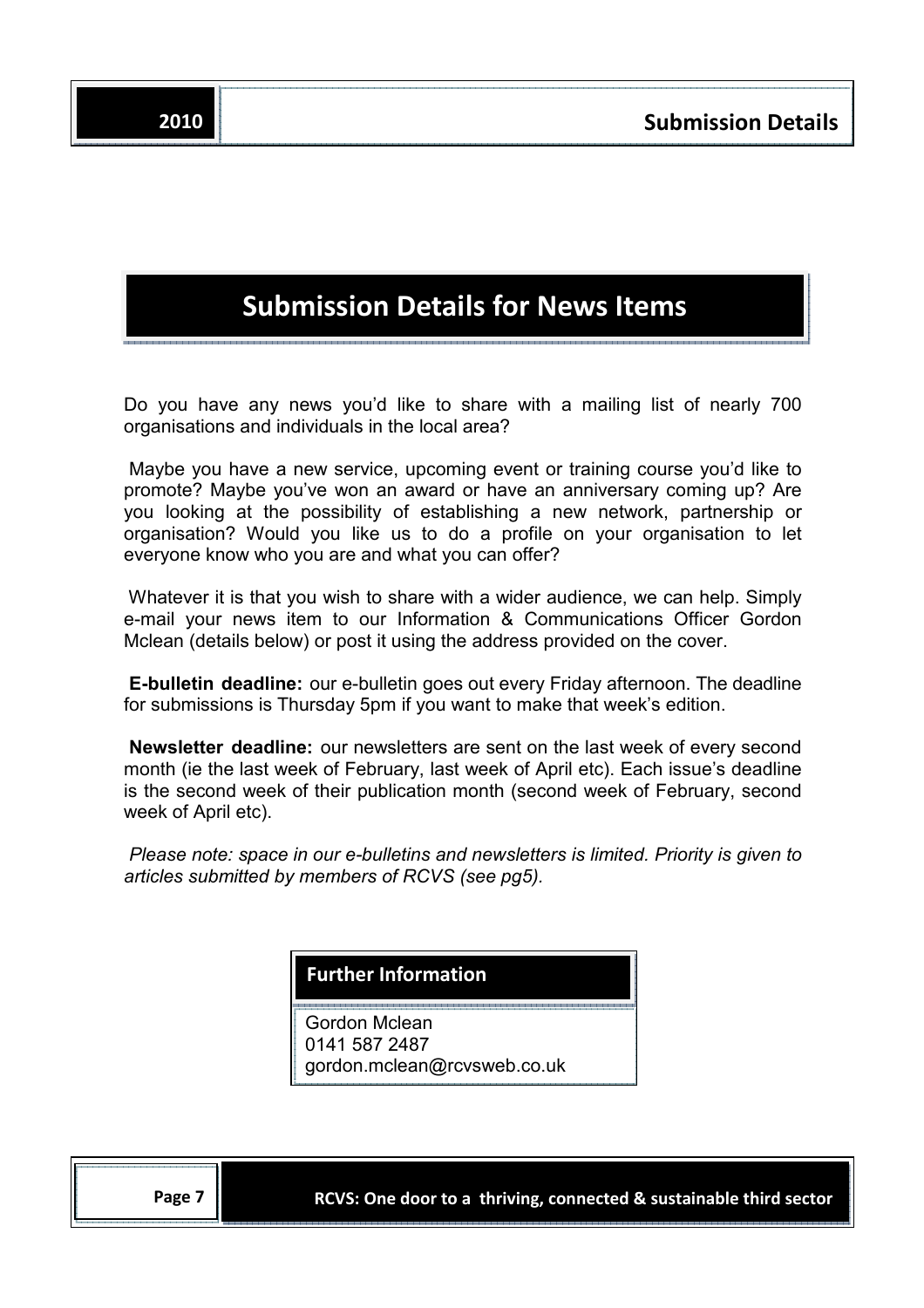### Payroll Service

Our experienced finance team can take care of your organisation's payroll, saving you a lot of time each month while ensuring your staff are paid correctly and on time.

 Payments are made through Bacs (www.bacs.co.uk) to staff bank accounts. Inland Revenue payments, tax credits, statutory sick pay, statutory maternity/ paternity/adoption pay, student loan payments, end of year returns and P60s are also handled by our finance officers and processed through Bacs.

 We offer this service to all organisations at a very affordable price. Furthermore, members of the RCVS network (see pg4) are able to take advantage of this service at a reduced rate, saving you even more money.

The base rate for members is £150 per year plus £4 per payslip.

For non-members the cost is £180 per year plus £4 per payslip.

Please note: there is also a one-off start up cost of £25.

### Further Information

Sheila Connery 0141 587 2487 Sheila.connery@rcvsweb.co.uk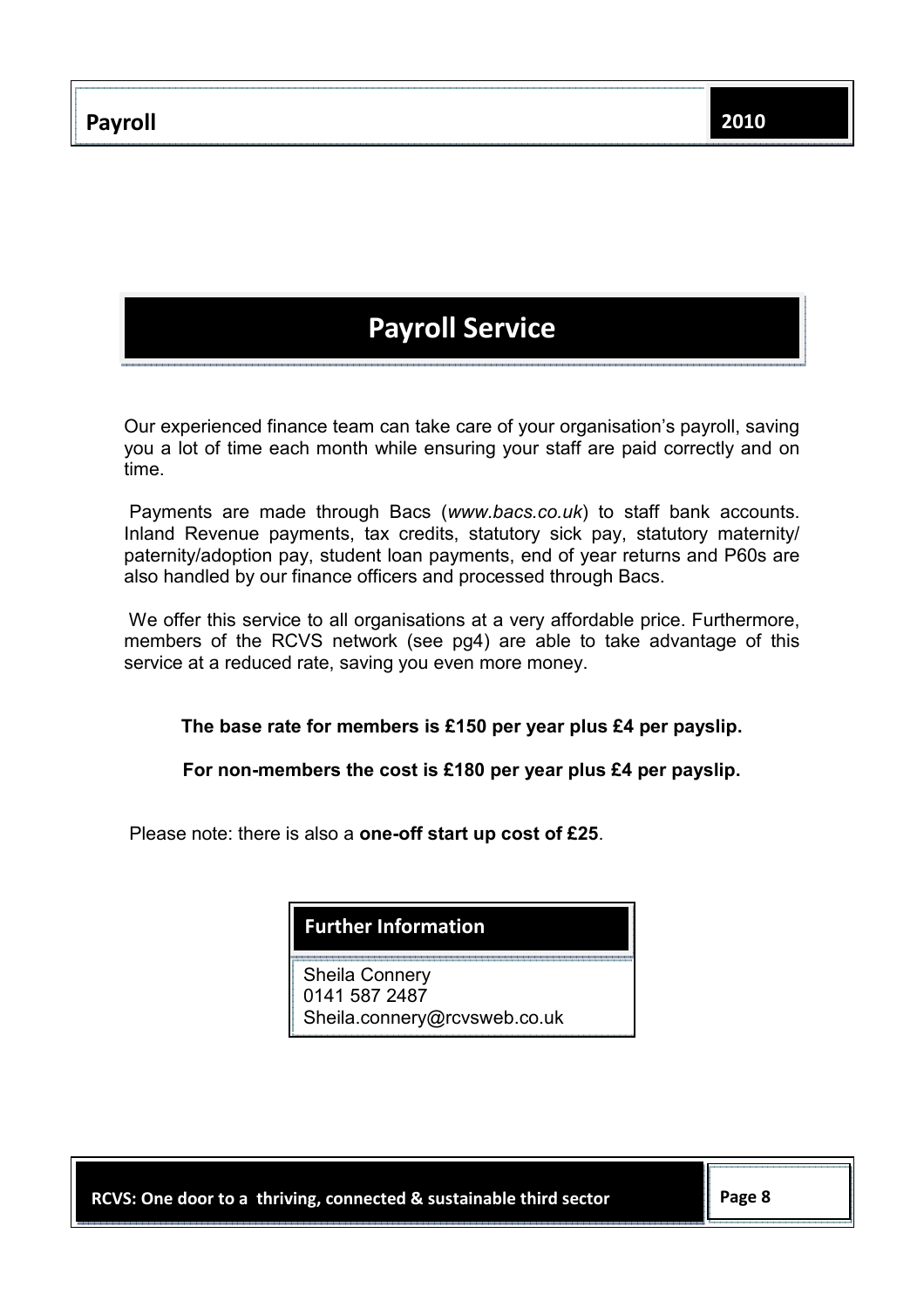### Print Shop

Our Print Shop is a one-stop shop for your printing and photocopying needs.

 We produce everything from fliers, booklets and posters to ID badges, annual reports and calendars.

 We offer a fast, affordable service for all organisations in the local area, specialising in small to medium print runs.



### Our Print Shop is open Monday to Friday.

#### Orders are taken from 11am to 4pm.

A full list of printing options and costs can be found on page 14.

### Further Information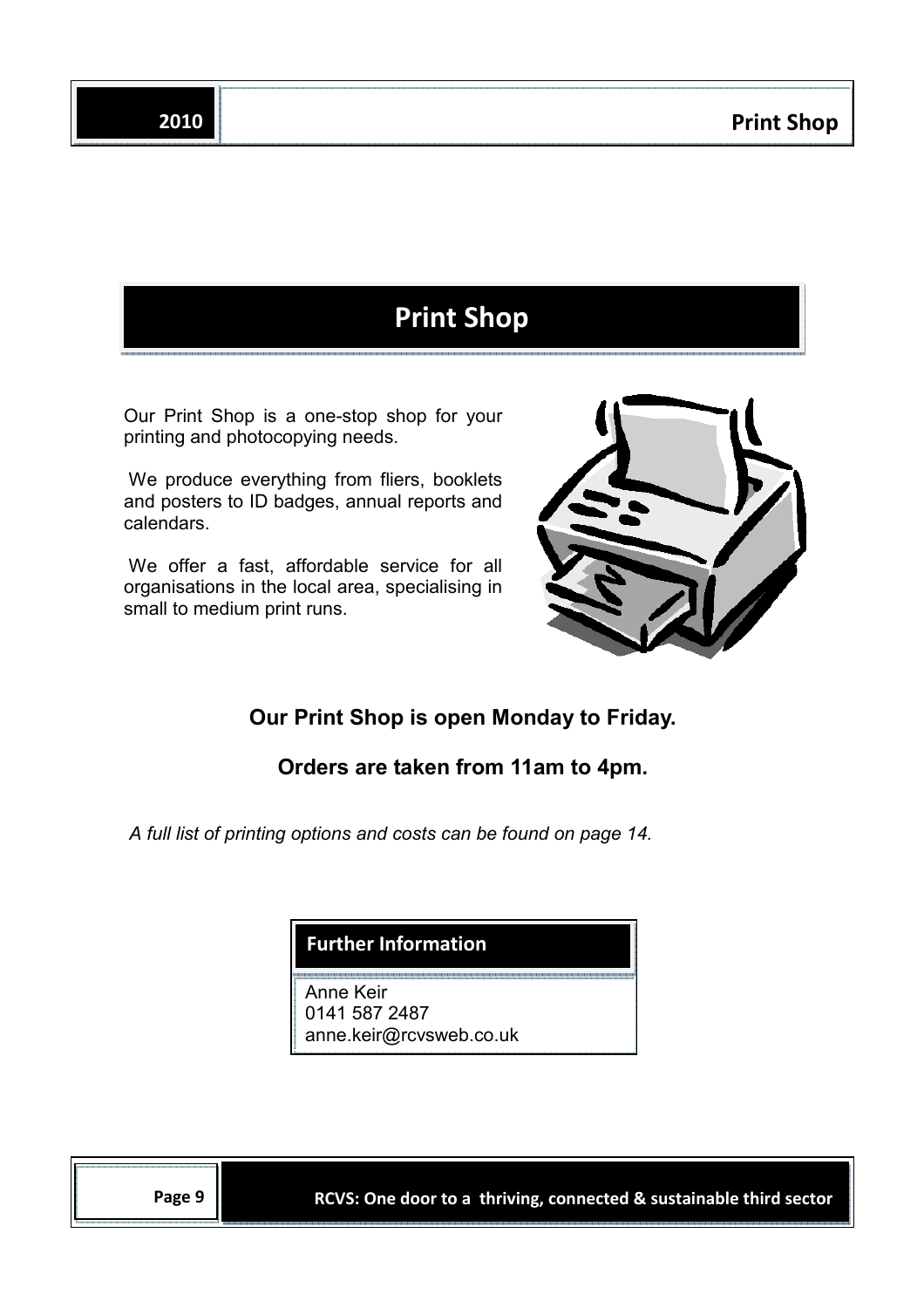### Promotional Films

RCVS has a complete film making service available to all.

 Promotional films are a great way of showing what your organisation can do and where the funding goes. Maybe you have an upcoming event you would really like to have a visual record of forever? Whatever you'd like filmed, we can help.

We can take care of:

- filming
- editing
- production of final version of film in various formats
- production and duplication of DVD copies

 Organisations we've made films for in the past include the Scottish Council for Voluntary Organisations, Renfrewshire Youthlink, Momentum Scotland, Paisley Development Trust, Community Learning & Development, Youthbuild, Renfrewshire Community Health Initiative and many more.

#### Further Information

Gordon Mclean 0141 587 2487 gordon.mclean@rcvsweb.co.uk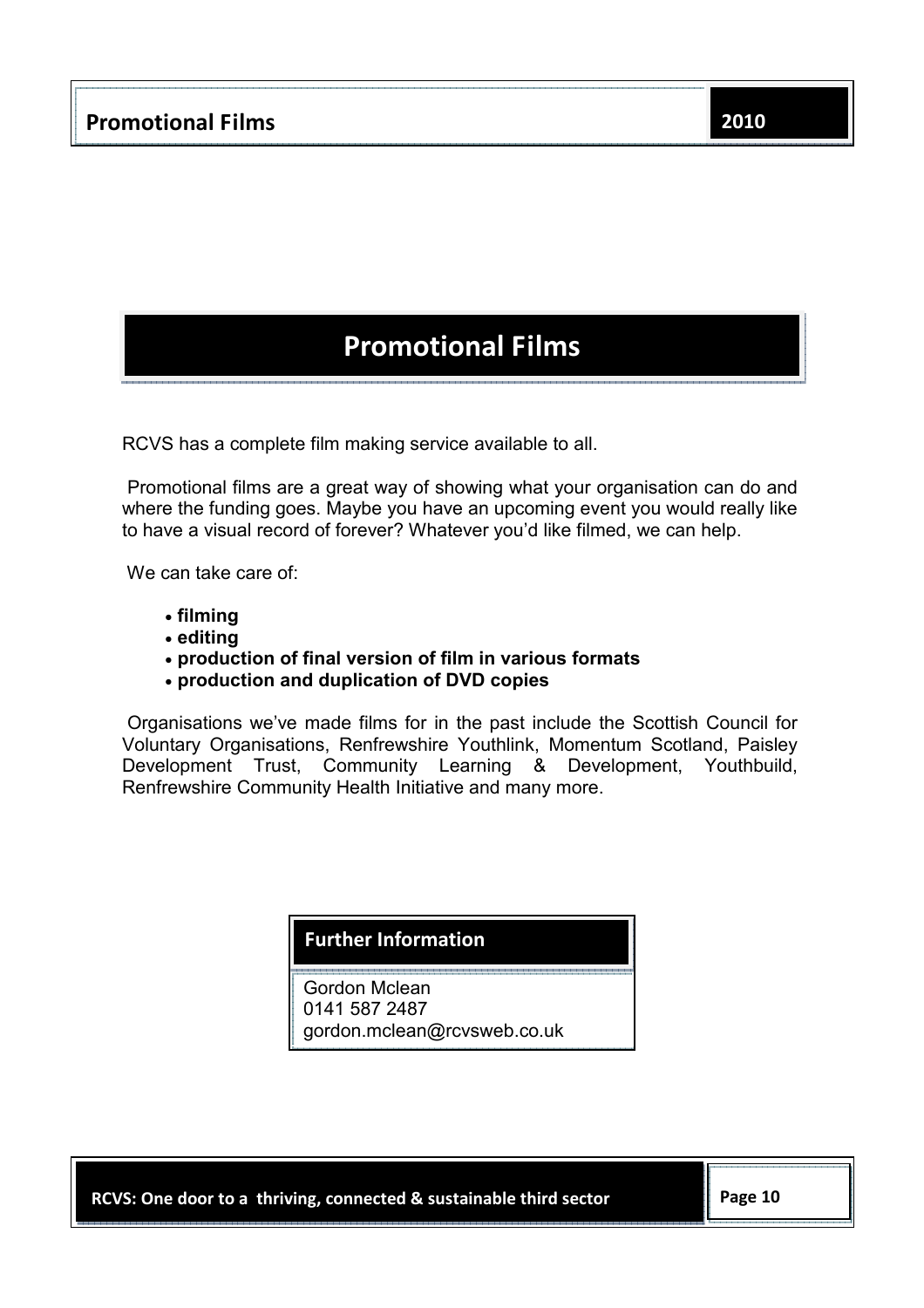### Equipment Hire

We have a number of items available for hire:

| <b>Item</b><br><b>Daily Hire Rates</b> |                |             |
|----------------------------------------|----------------|-------------|
|                                        | <b>Members</b> | Non-members |
| <b>6ft Front Projection Screen</b>     | £20            | £30         |
| Desktop Screen                         | £10            | £20         |
| <b>Digital Projector</b>               | £15            | £25         |
| <b>Flip Chart Stand</b>                | £10            | £15         |
| <b>Laptop Computer</b>                 | £25            | £45         |
| Large Display Boards                   | £35            | £50         |
| <b>OHP Projector</b>                   | £25            | £35         |
| <b>Panel Display Boards</b>            | £15            | £25         |

### Further Information

Gordon Mclean 0141 587 2487 gordon.mclean@rcvsweb.co.uk

Page 11 RCVS: One door to a thriving, connected & sustainable third sector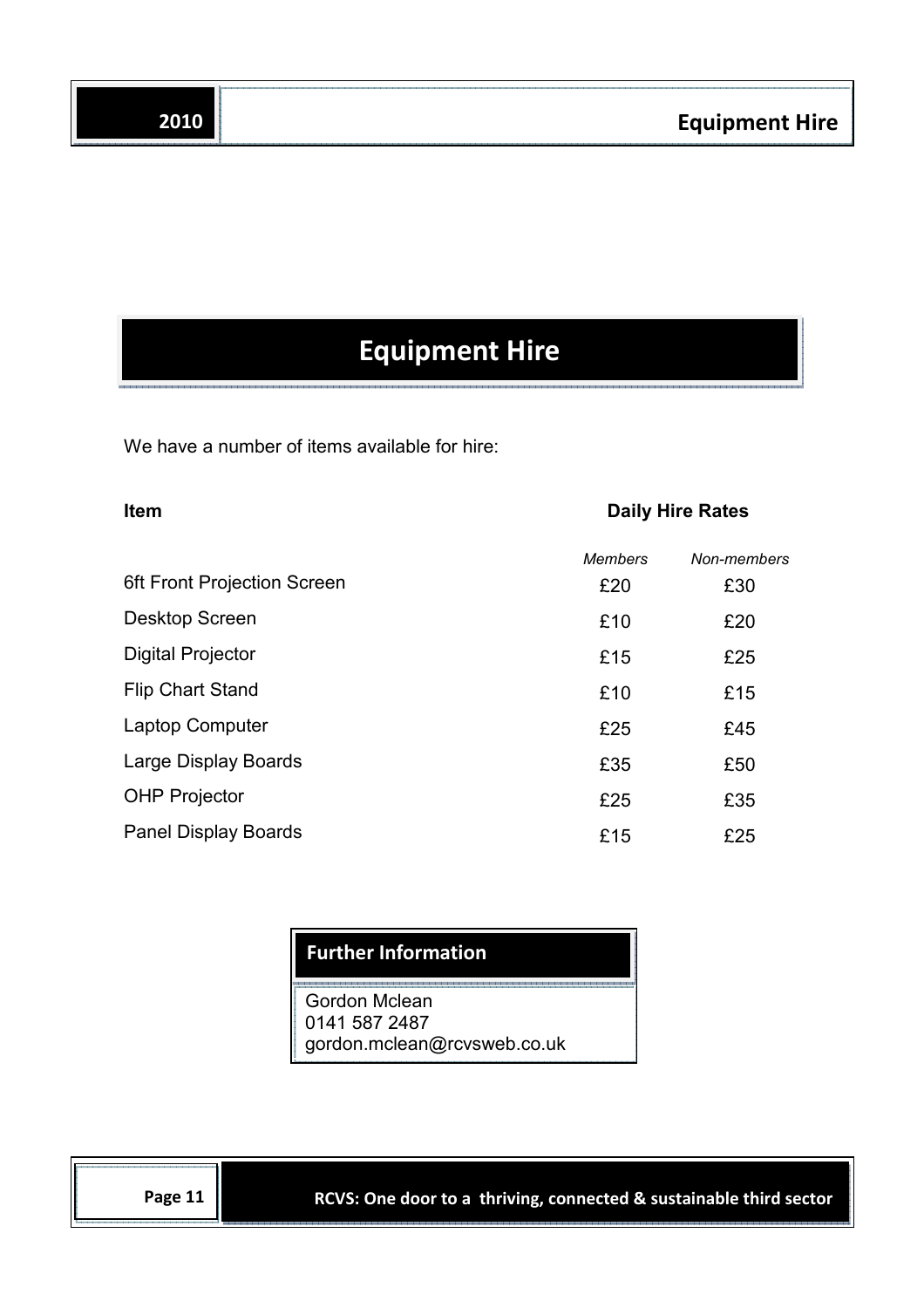### Room Hire

From our central offices located in Paisley's Airlink Business Centre we have a meeting room available for hire at a very low cost.

Our staff can also take care of your refreshment needs.

#### Room hire costs £15 per hour.

#### Tea/coffee and biscuits costs £1.50 per person.

Location:

#### Airlink Business Centre 24 Clark Street **Paisley** PA3 1RB



### Further Information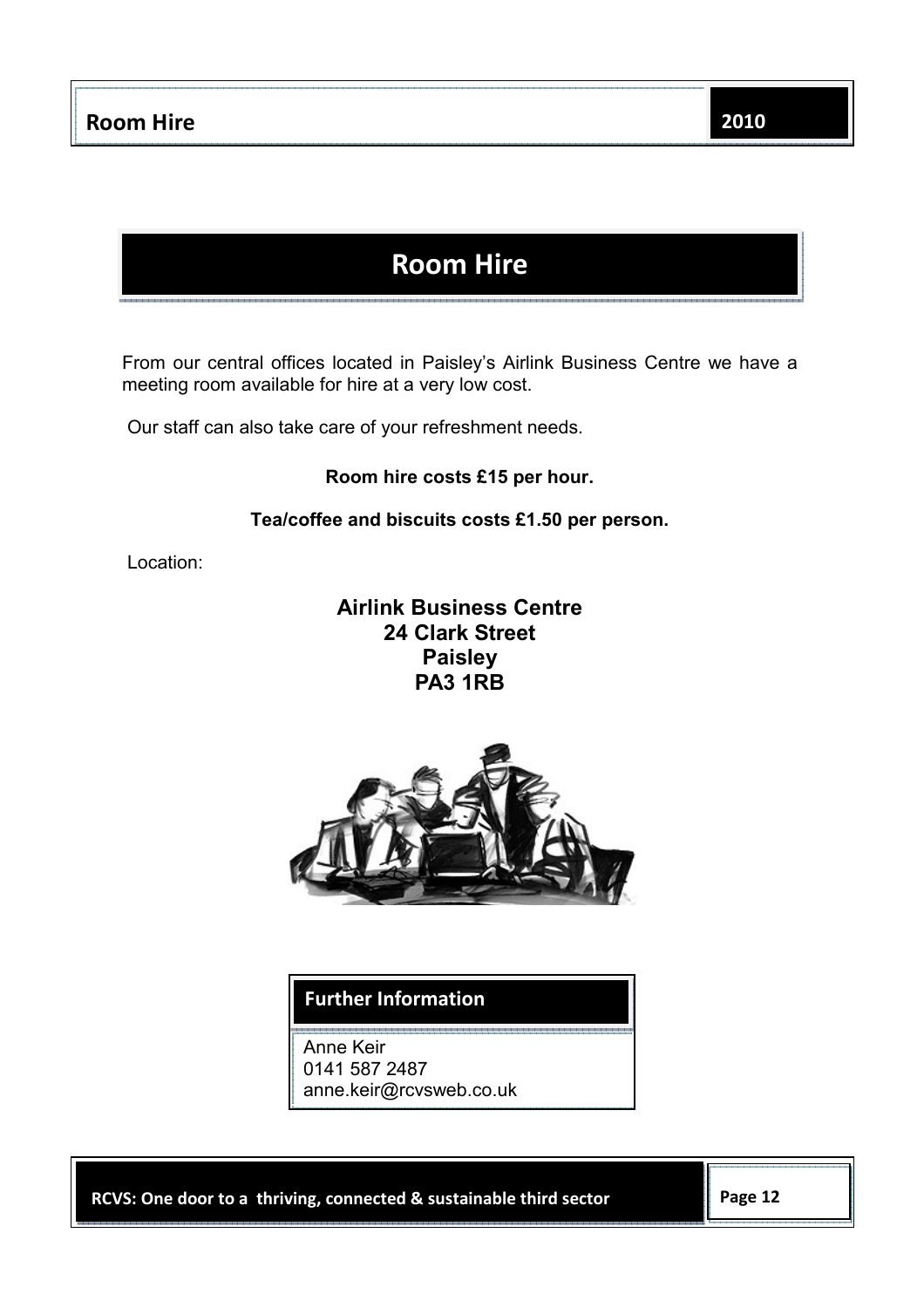### Complaints Procedure

RCVS aims to deliver high quality services and fair treatment to all. Although we undertake a range of evaluation and monitoring exercises to test the quality of our services, we recognise that there may be occasions when we fail to meet the high standards expected of us. We therefore offer you the opportunity to raise any issues you may have verbally to be dealt with immediately.

 If your organisation wishes to raise a formal complaint regarding our services we will deal with the matter quickly and effectively to ensure a swift resolution.

- 1. All complaints should be made in writing to the Chairperson of RCVS' Board, who will acknowledge receipt within three working days.
- 2. The Chairperson will undertake an investigation into the issues raised and will indicate RCVS' response to the complainant within ten working days of receipt of the initial letter.
- 3. If the Chairperson's response is not acceptable to the complainants, they have the right to ask the Management Board to investigate.
- 4. Appeals to the Management Board will be dealt with at the next meeting of the Board. The complainant will be informed of the date.
- 5. The Management Board's decision will be made to the complainant within five working days of the Board meeting.
- 6. Any variation from this timetable will be conveyed in writing to the complainant, identifying the reason for the delay and the amended timetable for completing that part of the process.
- 7. The Management Board's decision is final.
- 8. RCVS members are entitled to raise any issue in relation to the management and administration of the organisation at the Annual General Meeting.

#### Further Information

Janis McDonald 0141 587 2487 janis.mcdonald@rcvsweb.co.uk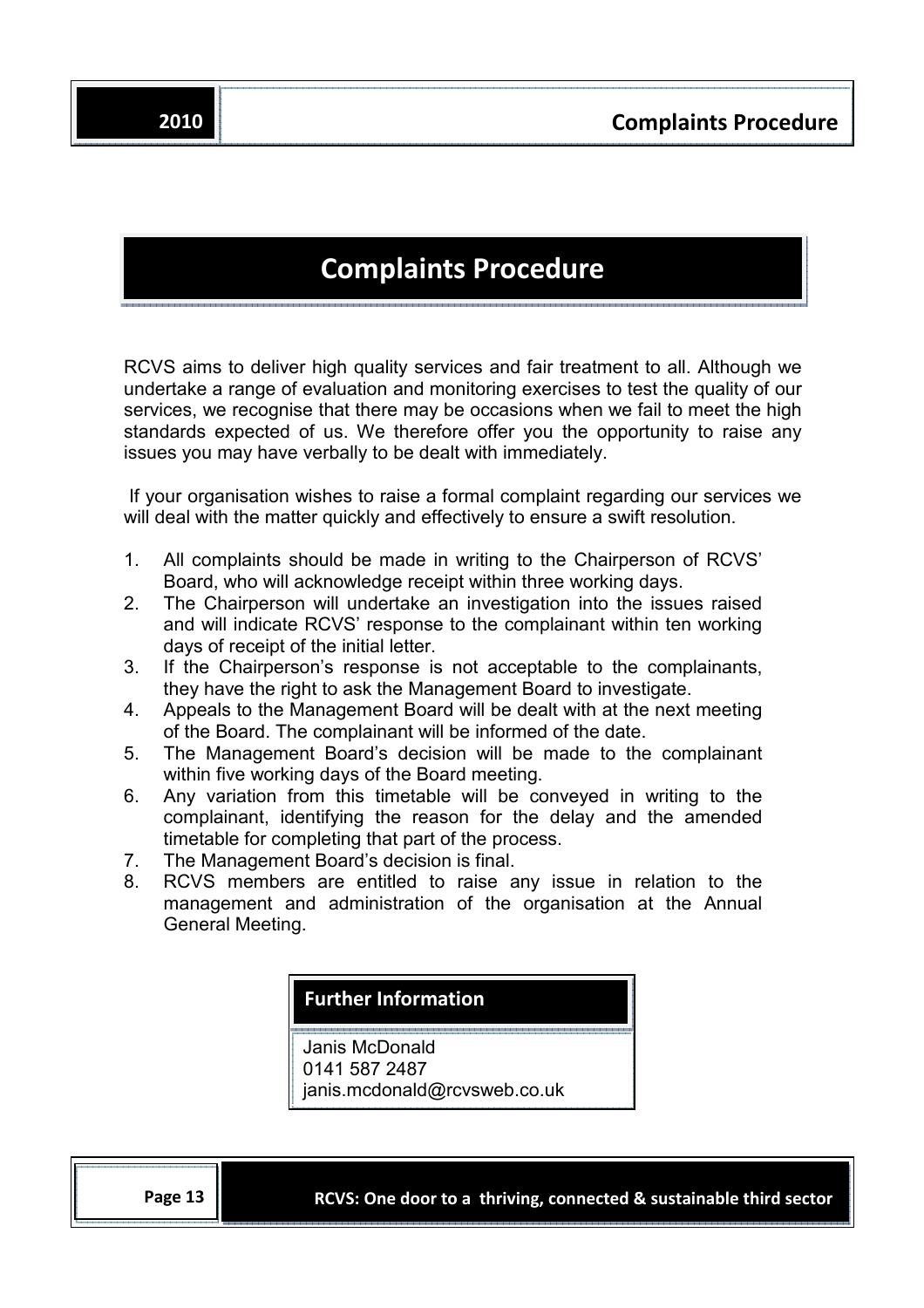### Print Shop Price List

#### Photocopying/ Printing

One sided, black ink, price per copy

#### One sided, colour, price per copy

|                | A4               | А3 | A <sub>5</sub>   |                | A4              | А3              | A5  |
|----------------|------------------|----|------------------|----------------|-----------------|-----------------|-----|
| 1-249          | 4p               | 8p | 2.5 <sub>D</sub> | 1 - 5          |                 | 65p £1.30       | 33p |
| $250 - 750$    | 3.5 <sub>p</sub> | 7p | 2p               | $5 - 49$       |                 | 55p £1.10       | 28p |
| $751 +$        | 3p               | 6p | 2p               | $50 - 99$      | 45p             | 90 <sub>p</sub> | 23p |
| Transparencies | 35 <sub>p</sub>  |    |                  | 100 - 199      | 35 <sub>D</sub> | 70p             | 18p |
|                |                  |    |                  | $200 +$        | 25p             | 50 <sub>D</sub> | 13p |
|                |                  |    |                  | Transparencies | £1.16           |                 |     |

Printed on 80 gsm paper

Printed on 100 gsm paper

Prices based on total number of prints. Double sided prints = double the above rates. For longer runs please ask for special quotation.

| <b>Special Paper (additional to copy/print prices)</b> |                 |                 | <b>Finishing</b>  |             |                |
|--------------------------------------------------------|-----------------|-----------------|-------------------|-------------|----------------|
|                                                        | A4              | А3              | Stapling          | Free        |                |
| 190 gsm Super Smooth                                   | 7p              | 14 <sub>p</sub> | Stapling by Hand  | 6p          |                |
| 220 gsm Super Smooth                                   | 8p              |                 | Folding by Hand   | 12p         |                |
| 130 gsm Gloss Coated                                   | 7p              | 14p             |                   |             |                |
| 170 gsm Gloss Coated                                   | 8p              | 17p             | <b>Laminating</b> |             |                |
| 200 gsm Gloss Coated                                   | 9p              | 19 <sub>p</sub> |                   |             |                |
| 250 gsm Gloss Coated                                   | 24 <sub>p</sub> | 35p             |                   | Α4          | A <sub>3</sub> |
| 250 gsm Silk Coated                                    | 24 <sub>p</sub> | 35p             | $1 - 10$          | £1.10 £1.75 |                |
| 80 gsm Coloured paper                                  | 4p              | 9p              | 11 - 20           | 75p £1.50   |                |
| 160 gsm Coloured Card                                  | 7p              |                 | $21 - 49$         | 65p £1.30   |                |
| Mid/ Strong Range Tinted Card                          | 11p             |                 | $50 - 99$         | 55p £1.10   |                |

Price per copy.

| <b>Comb Binding (per bind)</b> |                 |  |  |  |  |
|--------------------------------|-----------------|--|--|--|--|
| <b>Size</b>                    |                 |  |  |  |  |
| 8mm (45 sheets)                | 81p             |  |  |  |  |
| 10mm (65 sheets)               | 99 <sub>p</sub> |  |  |  |  |
| 12mm (95 sheets)               | £1.16           |  |  |  |  |
| 16mm (145 sheets)              | £1.45           |  |  |  |  |
| 19mm (180 sheets)              | £1.75           |  |  |  |  |
| 25mm (240 sheets)              | £1.86           |  |  |  |  |
| <b>Acetate Covers</b>          | 34 <sub>p</sub> |  |  |  |  |
| <b>Card Covers</b>             | 29p             |  |  |  |  |

#### Name/ID Badges

Name Badges 75p

Additional costs will be involved if photographs and/or design work is required.

Thermal Binding (per bind) **Size** 1.5 (15 sheets) 56p 3.0 (30 sheets) 69p 4.0 (40 sheets) 92p 6.0(60 sheets) £1.03 Faxing (price per page) UK Transmission 65p<br>International Transmission 65p<br>£1.85 International Transmission Receiving 2012 15p

Laminating of Credit Card size: 50% discount

#### Custom Services

We can also take care of special print jobs such as Business Cards, Compliment Slips, Letter Headed Paper, Envelopes etc. Please call us for further details and costs.

| <b>Further Information</b> |
|----------------------------|
| <b>Anne Keir</b>           |
| 0141 587 2487              |
| anne.keir@rcvsweb.co.uk    |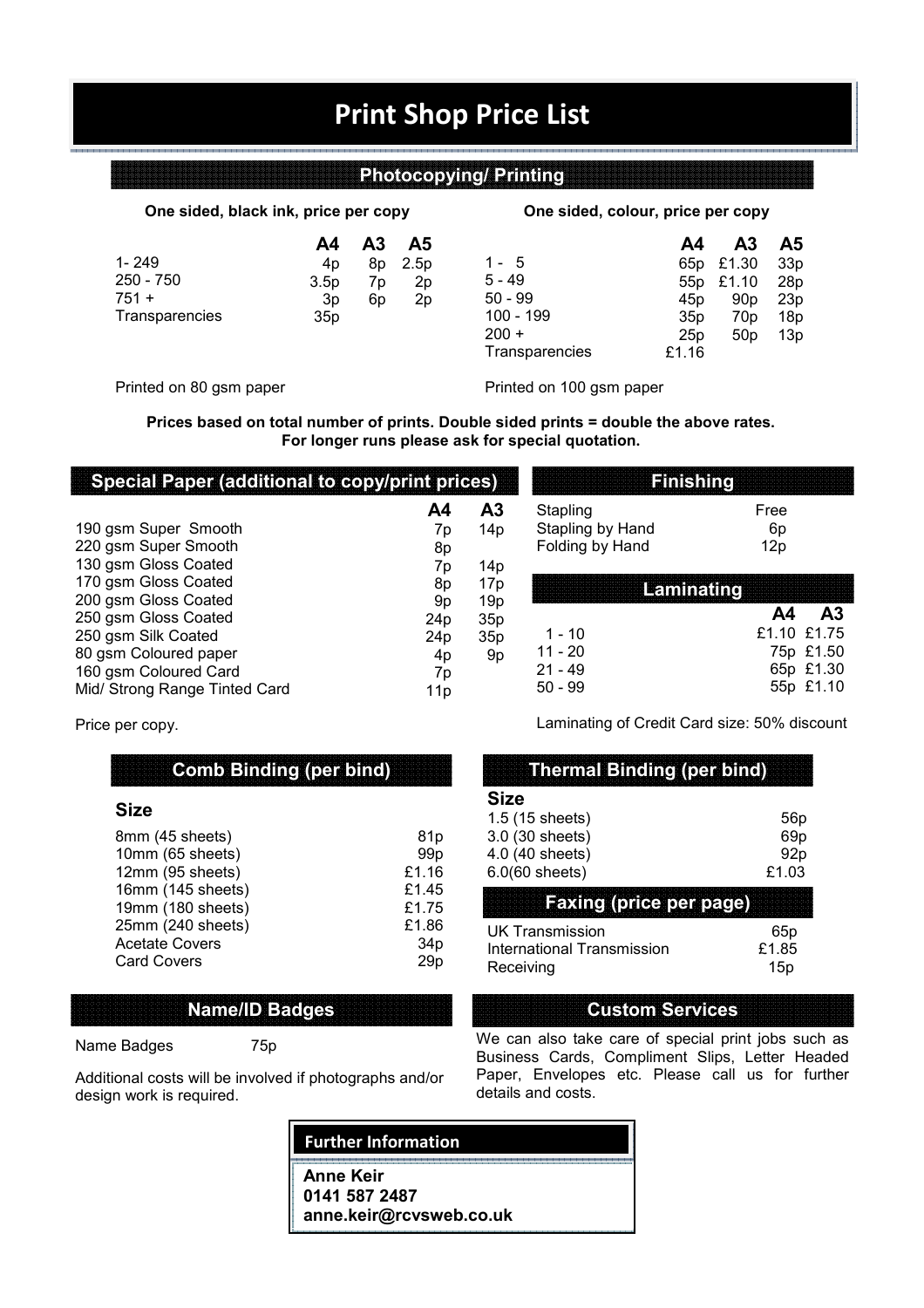## Renfrewshire CVS Membership Form

Airlink Business Centre, 24 Clark Street, Paisley, PA3 1RB Tel: 0141 587 2487 Fax: 0141 889 3974 E-mail: info@rcvsweb.co.uk Visit: rcvs.synthasite.com Charity Number: SC029783

### RCVS membership subscription for 2010 – 2011

Please tick the appropriate box.

| I would like to become a <b>Member</b>              |  |
|-----------------------------------------------------|--|
| I would like to become an Associate Member*         |  |
| I would like to renew my membership                 |  |
| The membership rates per annum are:                 |  |
| £15 for unfunded organisations or associate members |  |
| £25 for those with an income of £5k to £25k         |  |

£40 for those with an income of £25k to £100k

£75 for those with an income of £100k to £10million

£100 for those with an income of £10million +

Please tick the membership rate which applies to you/your organisation.

Cheques should be made payable to "Renfrewshire CVS" or you can pay by bacs to Lloyds TSB, Account name: Renfrewshire CVS, Account No: 0450042, Sort Code: 30-25-85

Signature: Date:

\*Associate members can be Third Sector organisations working out with the Renfrewshire local authority area or individuals/organisations working in the public or private sectors.

Please return this form to Renfrewshire CVS – contact details as above.